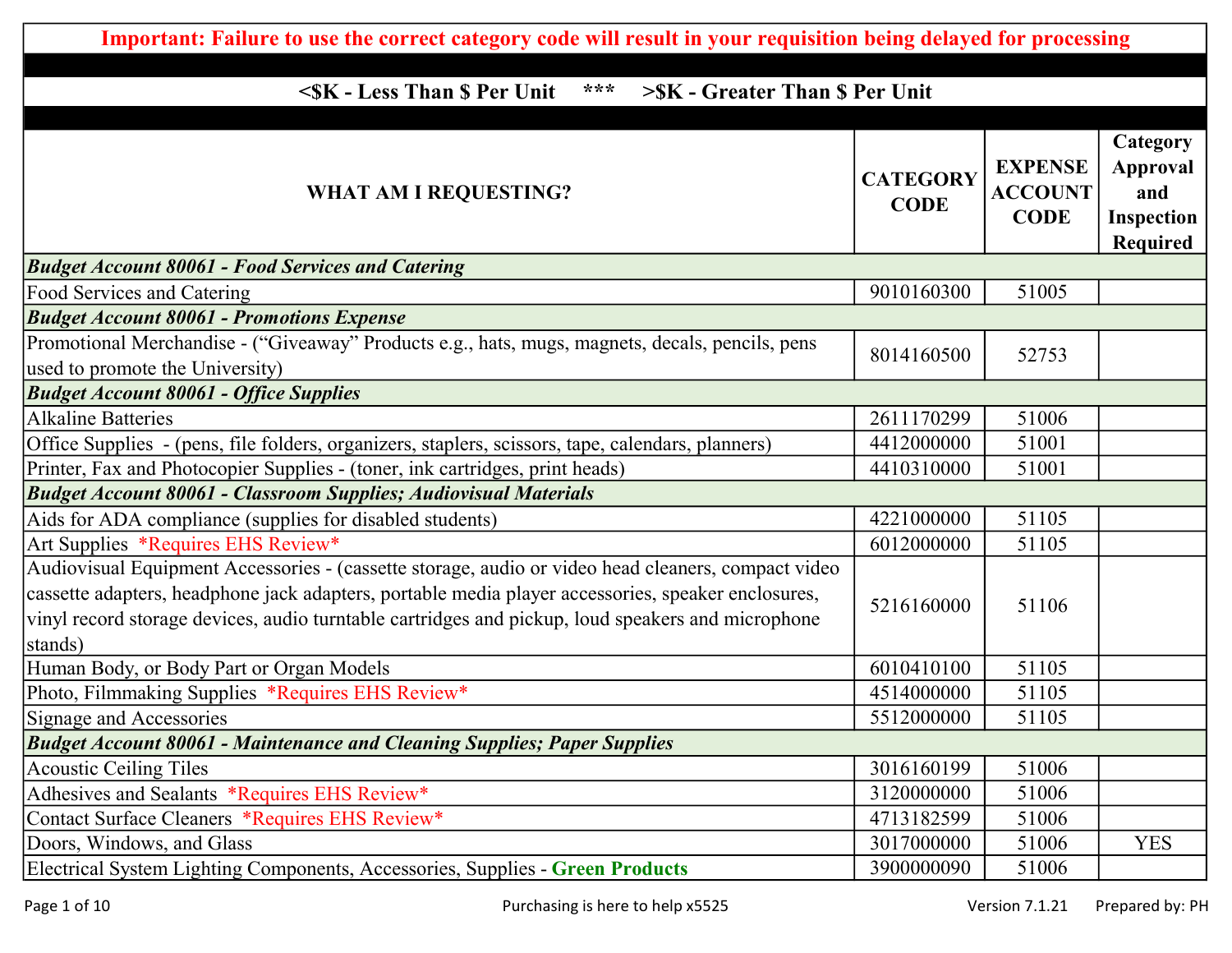| Important: Failure to use the correct category code will result in your requisition being delayed for processing |                                |                                                 |                                                                     |
|------------------------------------------------------------------------------------------------------------------|--------------------------------|-------------------------------------------------|---------------------------------------------------------------------|
|                                                                                                                  |                                |                                                 |                                                                     |
| <sk \$="" -="" less="" per="" than="" unit<br="">***<br/>&gt;\$K - Greater Than \$ Per Unit</sk>                 |                                |                                                 |                                                                     |
| <b>WHAT AM I REQUESTING?</b>                                                                                     | <b>CATEGORY</b><br><b>CODE</b> | <b>EXPENSE</b><br><b>ACCOUNT</b><br><b>CODE</b> | Category<br><b>Approval</b><br>and<br><b>Inspection</b><br>Required |
| <b>Budget Account 80061 - Maintenance and Cleaning Supplies; Paper Supplies</b>                                  |                                |                                                 |                                                                     |
| <b>Electrical Wire and Cable</b>                                                                                 | 2612000000                     | 51006                                           |                                                                     |
| Exterior Finishing Materials *Requires EHS Review*                                                               | 3015000000                     | 51006                                           |                                                                     |
| <b>Fabricated Pipe Assemblies</b>                                                                                | 3131000000                     | 51006                                           |                                                                     |
| Floor Cleaners *Requires EHS Review*                                                                             | 4713180199                     | 51006                                           |                                                                     |
| <b>Floor Coverings</b>                                                                                           | 5210000000                     | 51006                                           |                                                                     |
| <b>Floor Machine Pads</b>                                                                                        | 4712160899                     | 51006                                           |                                                                     |
| Flooring - Green                                                                                                 | 3016170090                     | 51006                                           |                                                                     |
| General Purpose Cleaners *Requires EHS Review*                                                                   | 4713180599                     | 51006                                           |                                                                     |
| Hand Cleaner *Requires EHS Review*                                                                               | 5313162799                     | 51006                                           |                                                                     |
| <b>Hand Tools</b>                                                                                                | 2711000000                     | 51006                                           |                                                                     |
| Hardware                                                                                                         | 3116000000                     | 51006                                           |                                                                     |
| Interior Finishing Materials *Requires EHS Review*                                                               | 3016000000                     | 51006                                           |                                                                     |
| Janitorial Equipment - (sweepers, scrubbers, buffers, vacuums)                                                   | 4712000000                     | 51006                                           |                                                                     |
| Janitorial Supplies                                                                                              | 4713000000                     | 51006                                           |                                                                     |
| Janitorial Supplies - Green Products                                                                             | 4713000090                     | 51006                                           |                                                                     |
| Lamps, Bulbs and Parts                                                                                           | 3910000000                     | 51006                                           |                                                                     |
| Latex Paints *Requires EHS Review*                                                                               | 3121150699                     | 51006                                           |                                                                     |
| Lubricants, Oil, Grease *Requires EHS Review*                                                                    | 1512000000                     | 51006                                           |                                                                     |
| Lubricants, Oil, Grease - Green Products                                                                         | 1512000090                     | 51006                                           |                                                                     |
| Paint, Primer, Finishes *Requires EHS Review*                                                                    | 3121000000                     | 51006                                           |                                                                     |
| Paint, Primer, Finishes - Hazardous *Requires EHS Review*                                                        | 3121000080                     | 51006                                           |                                                                     |
| Paper Products                                                                                                   | 1411000000                     | 51002                                           |                                                                     |
| Paper Towels                                                                                                     | 1411170399                     | 51002                                           |                                                                     |
| <b>Plumbing Fixtures</b>                                                                                         | 3018000000                     | 51006                                           |                                                                     |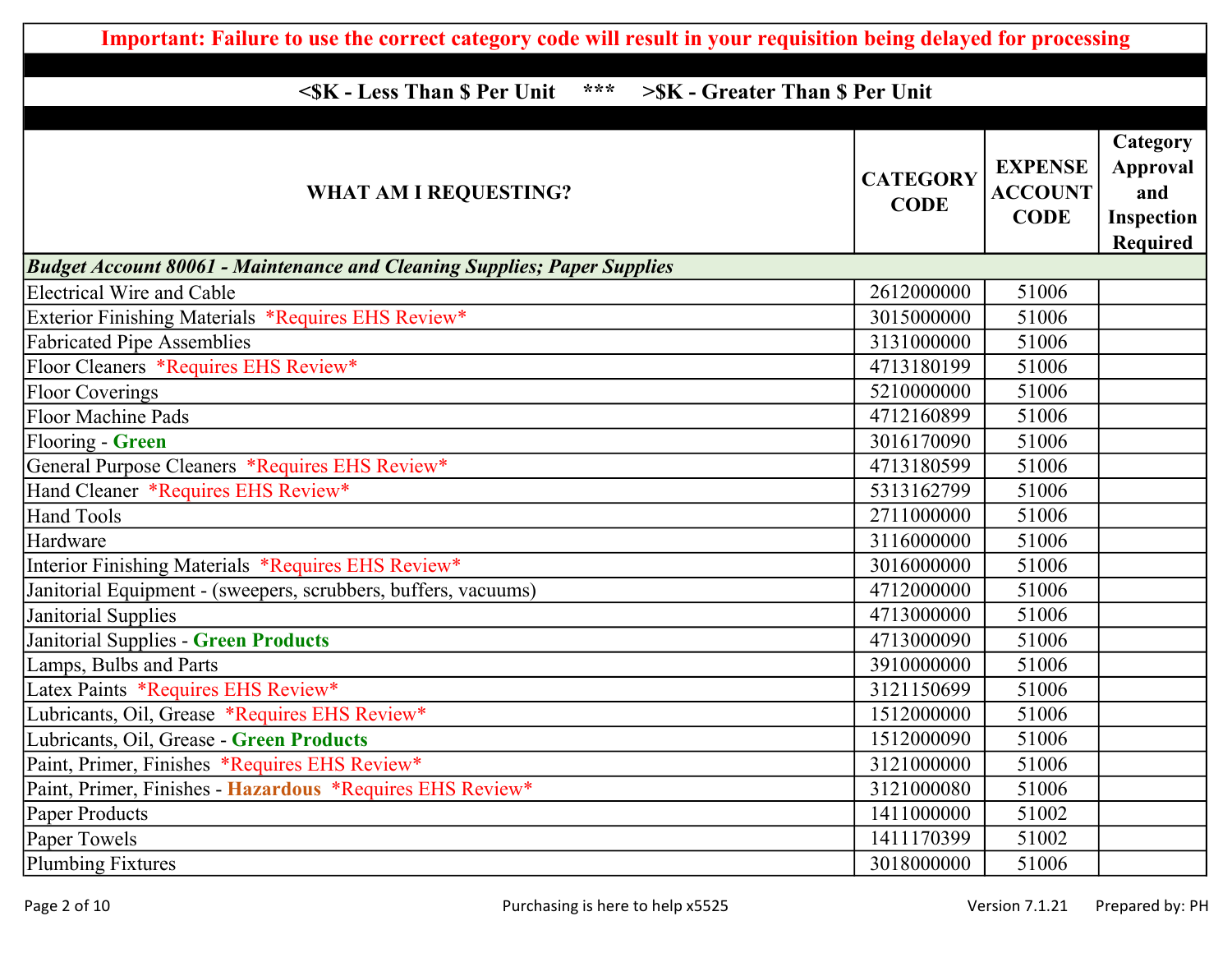| Important: Failure to use the correct category code will result in your requisition being delayed for processing |                                |                                                 |                                                                     |
|------------------------------------------------------------------------------------------------------------------|--------------------------------|-------------------------------------------------|---------------------------------------------------------------------|
|                                                                                                                  |                                |                                                 |                                                                     |
| <sk \$="" -="" less="" per="" than="" unit<br="">***<br/>&gt;\$K - Greater Than \$ Per Unit</sk>                 |                                |                                                 |                                                                     |
| <b>WHAT AM I REQUESTING?</b>                                                                                     | <b>CATEGORY</b><br><b>CODE</b> | <b>EXPENSE</b><br><b>ACCOUNT</b><br><b>CODE</b> | Category<br><b>Approval</b><br>and<br><b>Inspection</b><br>Required |
| <b>Budget Account 80061 - Maintenance and Cleaning Supplies; Paper Supplies</b>                                  |                                |                                                 |                                                                     |
| Toilet Cleaners *Requires EHS Review*                                                                            | 4713182999                     | 51006                                           |                                                                     |
| <b>Toilet Seat Covers</b>                                                                                        | 1411170299                     | 51002                                           |                                                                     |
| <b>Toilet Tissue</b>                                                                                             | 1411170499                     | 51002                                           |                                                                     |
| <b>Trash Bags</b>                                                                                                | 4712170199                     | 51006                                           |                                                                     |
| <b>Budget Account 80062 - Automotive Maintenance &amp; Supplies</b>                                              |                                |                                                 |                                                                     |
| Vehicle Maintenance and Repair                                                                                   | 7818150000                     | 53151                                           |                                                                     |
| <b>Budget Account 80063 - Automotive Fuel</b>                                                                    |                                |                                                 |                                                                     |
| Gasoline                                                                                                         | 1510150600                     | 53152                                           |                                                                     |
| <b>Budget Account 80064 - Medical; Surgical and Lab Supply</b>                                                   |                                |                                                 |                                                                     |
| <b>Animal Containment and Habitats</b>                                                                           | 1013000000                     | 51101                                           |                                                                     |
| <b>Animal Feed</b>                                                                                               | 1012000000                     | 51101                                           |                                                                     |
| Compounds and Mixtures *Requires EHS Review*                                                                     | 1235000000                     | 51101                                           |                                                                     |
| Compounds and Mixtures - Hazardous *Requires EHS Review*                                                         | 1235000080                     | 51101                                           | <b>YES</b>                                                          |
| Elements and Gases *Requires EHS Review*                                                                         | 1214000000                     | 51101                                           |                                                                     |
| Elements and Gases - Hazardous *Requires EHS Review*                                                             | 1214000080                     | 51101                                           | <b>YES</b>                                                          |
| Housings, Cabinets and Casings                                                                                   | 3126000000                     | 51101                                           |                                                                     |
| Laboratory Supplies and Fixtures *Requires EHS Review*                                                           | 4112000000                     | 51101                                           |                                                                     |
| Live Animals                                                                                                     | 1010000000                     | 51101                                           |                                                                     |
| Measuring, Testing Instruments                                                                                   | 4111000000                     | 51101                                           |                                                                     |
| Medical Apparel and Textiles                                                                                     | 4213000000                     | 51101                                           |                                                                     |
| <b>Medical Training Supplies</b>                                                                                 | 4230000000                     | 51101                                           |                                                                     |
| Minerals, Ores and Metals *Requires EHS Review*                                                                  | 1110000000                     | 51101                                           |                                                                     |
| Miscellaneous Drugs *Requires EHS Review*                                                                        | 5121000000                     | 51101                                           |                                                                     |
| <b>Physical Therapy Products</b>                                                                                 | 4225000000                     | 51101                                           |                                                                     |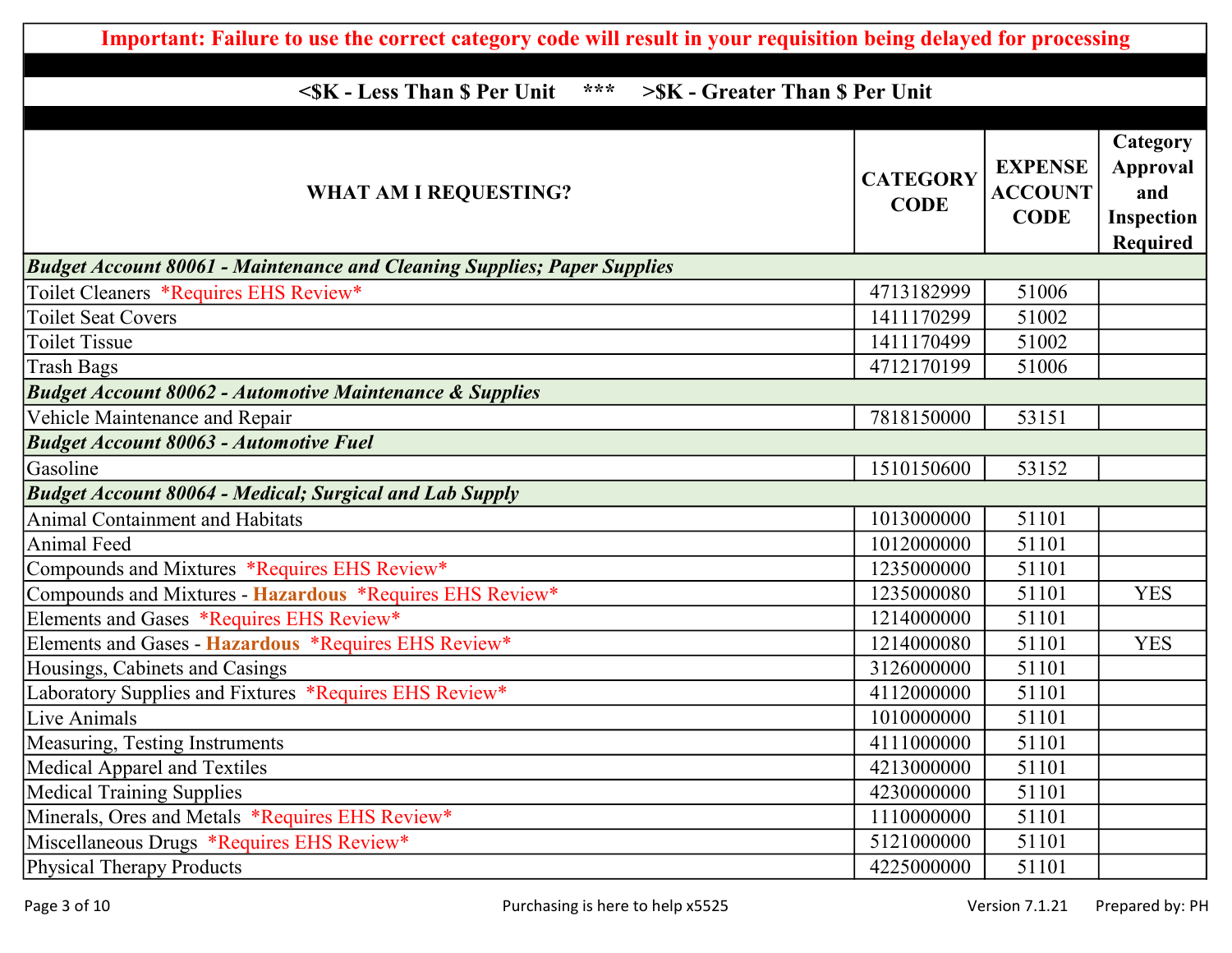| Important: Failure to use the correct category code will result in your requisition being delayed for processing                                                                                             |                                |                                                 |                                                                     |
|--------------------------------------------------------------------------------------------------------------------------------------------------------------------------------------------------------------|--------------------------------|-------------------------------------------------|---------------------------------------------------------------------|
|                                                                                                                                                                                                              |                                |                                                 |                                                                     |
| <sk \$="" -="" less="" per="" than="" unit<br="">***<br/>&gt;\$K - Greater Than \$ Per Unit</sk>                                                                                                             |                                |                                                 |                                                                     |
| <b>WHAT AM I REQUESTING?</b>                                                                                                                                                                                 | <b>CATEGORY</b><br><b>CODE</b> | <b>EXPENSE</b><br><b>ACCOUNT</b><br><b>CODE</b> | Category<br><b>Approval</b><br>and<br><b>Inspection</b><br>Required |
| <b>Budget Account 80064 - Medical; Surgical and Lab Supply</b>                                                                                                                                               |                                |                                                 |                                                                     |
| <b>Rubber and Elastomers</b>                                                                                                                                                                                 | 1310000000                     | 51101                                           |                                                                     |
| Solvents *Requires EHS Review*                                                                                                                                                                               | 1219000000                     | 51101                                           |                                                                     |
| Solvents - Hazardous *Requires EHS Review*                                                                                                                                                                   | 1219000080                     | 51101                                           | <b>YES</b>                                                          |
| Veterinary Equipment and Supplies *Requires EHS Review*                                                                                                                                                      | 4212000000                     | 51101                                           |                                                                     |
| <b>Budget Account 80065 - Fuel Oil</b>                                                                                                                                                                       |                                |                                                 |                                                                     |
| Supply of Fuel Oil                                                                                                                                                                                           | 8310160200                     | 53051                                           |                                                                     |
| <b>Budget Account 80066 - Postage, Messenger/Delivery Service, Express Mail</b>                                                                                                                              |                                |                                                 |                                                                     |
| Mail Pick Up or Delivery Service - (United States Postal Service Priority Mail, FEDEX, DHL, UPS)                                                                                                             | 7810220300                     | 51304                                           |                                                                     |
| Messenger and Courier Services                                                                                                                                                                               | 7810220610                     | 51303                                           |                                                                     |
| Postage - (stamps, metered mail, pre-sorted mail, permits in lieu of postage, registered mail, stamped<br>postcards and envelopes, and rental of post office boxes for CUNY Colleges and the Central Office) | 4412151300                     | 51301                                           |                                                                     |
| <b>Budget Account 80067 - IT Supplies</b>                                                                                                                                                                    |                                |                                                 |                                                                     |
| System Board Processors Interfaces or Modules                                                                                                                                                                | 4320150000                     | 51003                                           |                                                                     |
| <b>System Cards</b>                                                                                                                                                                                          | 4320140000                     | 51003                                           |                                                                     |
| <b>Budget Account 80068 - Computer Hardware &lt;\$5K</b>                                                                                                                                                     |                                |                                                 |                                                                     |
| Computer Accessories <\$5K - (keyboards, monitors, mice, speakers, scanners, web cams)                                                                                                                       | 4321160002                     | 53912                                           | <b>YES</b>                                                          |
| Computer Equipment $\leq$ SK                                                                                                                                                                                 | 4321000102                     | 53912                                           | <b>YES</b>                                                          |
| Computer Equipment <\$5K - Green                                                                                                                                                                             | 4321000192                     | 53912                                           |                                                                     |
| Multi-Function Printer <\$5K - (device that consolidates the functionality of a printer, copier, scanner<br>and/or fax into one machine)                                                                     | 4321211002                     | 53912                                           | <b>YES</b>                                                          |
| <b>Budget Account 80068 - Air Management Systems &lt;\$25K</b>                                                                                                                                               |                                |                                                 |                                                                     |
| <b>HVAC</b> Equipment                                                                                                                                                                                        | 4010000000                     | 54006                                           |                                                                     |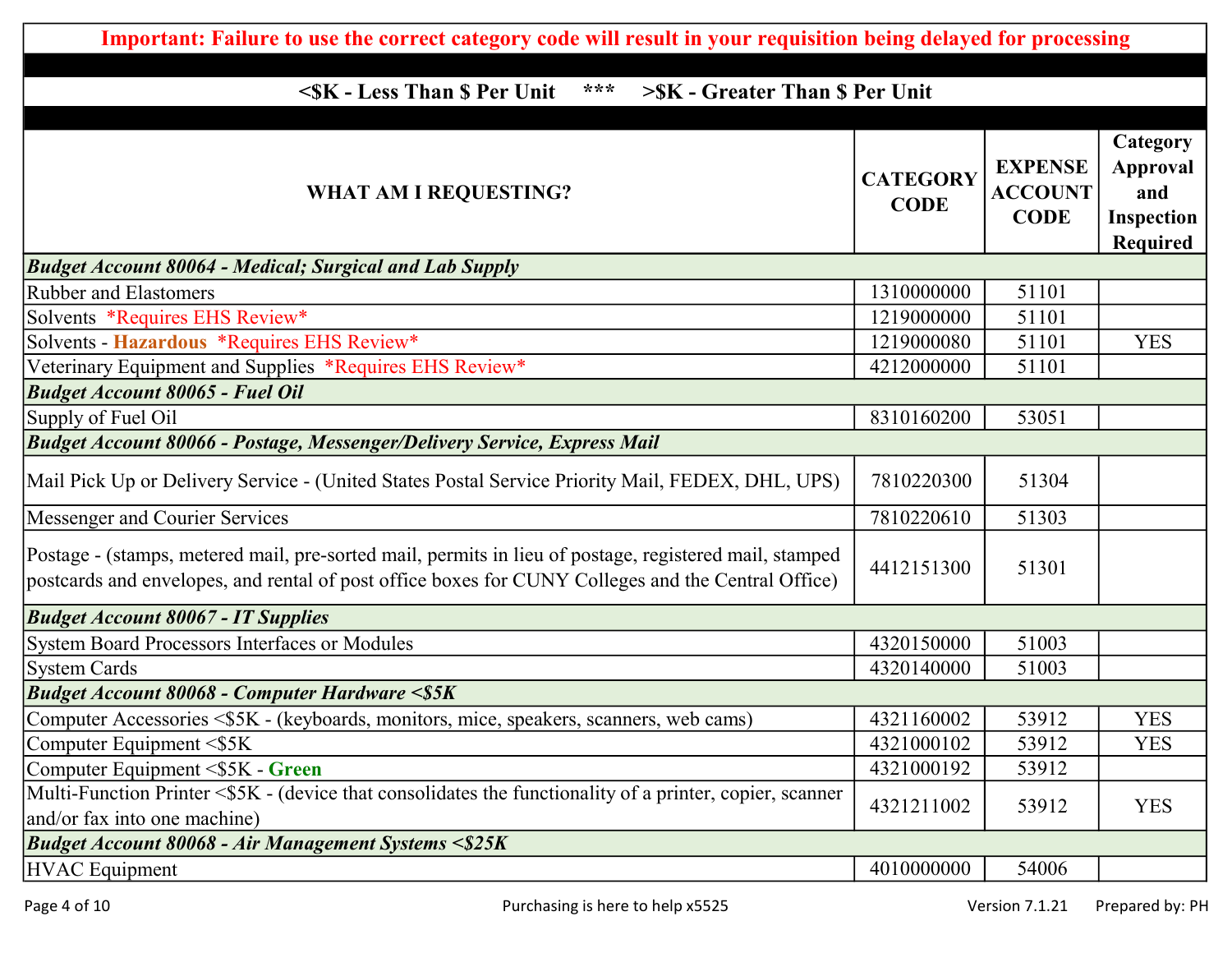| Important: Failure to use the correct category code will result in your requisition being delayed for processing                                                                            |                                |                                                 |                                                                     |
|---------------------------------------------------------------------------------------------------------------------------------------------------------------------------------------------|--------------------------------|-------------------------------------------------|---------------------------------------------------------------------|
|                                                                                                                                                                                             |                                |                                                 |                                                                     |
| <sk \$="" -="" less="" per="" than="" unit<br="">***<br/>&gt;\$K - Greater Than \$ Per Unit</sk>                                                                                            |                                |                                                 |                                                                     |
| <b>WHAT AM I REQUESTING?</b>                                                                                                                                                                | <b>CATEGORY</b><br><b>CODE</b> | <b>EXPENSE</b><br><b>ACCOUNT</b><br><b>CODE</b> | Category<br><b>Approval</b><br>and<br><b>Inspection</b><br>Required |
| <b>Budget Account 80068 - Equipment General &lt;\$5K</b>                                                                                                                                    |                                |                                                 |                                                                     |
| Industrial Equipment and Supplies                                                                                                                                                           | 2315000000                     | 53911                                           |                                                                     |
| <b>Industrial Machine Tools</b>                                                                                                                                                             | 2329000000                     | 53911                                           |                                                                     |
| Laundry Equipment                                                                                                                                                                           | 4711000000                     | 53911                                           |                                                                     |
| <b>Budget Account 80068 - Telecom Equipment &lt;\$5K</b>                                                                                                                                    |                                |                                                 |                                                                     |
| Personal Communication Device Accessories or Parts - (mobile phones, pager, desk land line phones,<br>phone extension cords, face plates, handset cords, handsets, headsets ear or speaker) | 4319160000                     | 53909                                           |                                                                     |
| <b>Budget Account 80069 - Telecom Equipment &gt; \$5K</b>                                                                                                                                   |                                |                                                 |                                                                     |
| Communications Devices > \$5K                                                                                                                                                               | 4319000001                     | 55014                                           | <b>YES</b>                                                          |
| Budget Account 80070 - Motor Vehicles <\$5K; >\$5K                                                                                                                                          |                                |                                                 |                                                                     |
| Motor Vehicles <\$5K                                                                                                                                                                        | 2510000000                     | 53908                                           |                                                                     |
| Motor Vehicles > \$5K                                                                                                                                                                       | 2510000001                     | 55011                                           |                                                                     |
| <b>Budget Account 80071 - Lab &amp; Science Equipment &gt; \$5K</b>                                                                                                                         |                                |                                                 |                                                                     |
| Lab and Science Equipment > \$5K                                                                                                                                                            | 4110000001                     | 55013                                           |                                                                     |
| Budget Account 80072 - Office Furniture <\$5K; >\$5K                                                                                                                                        |                                |                                                 |                                                                     |
| Furniture and Fixtures <\$5K                                                                                                                                                                | 5610000000                     | 53902                                           | <b>YES</b>                                                          |
| Furniture and Fixtures > \$5K                                                                                                                                                               | 5610000001                     | 55005                                           | <b>YES</b>                                                          |
| Window Treatments                                                                                                                                                                           | 5213000000                     | 53902                                           |                                                                     |
| Budget Account 80073 - Office Equipment <\$5K; >\$5K; Other Equipment <\$5K; >\$5K                                                                                                          |                                |                                                 |                                                                     |
| Audiovisual Equipment $\leq$ \$5K                                                                                                                                                           | 4511000000                     | 53903                                           | <b>YES</b>                                                          |
| Audiovisual Equipment > \$5K                                                                                                                                                                | 4511000001                     | 55004                                           | <b>YES</b>                                                          |
| <b>Fire Protection &lt;\$5K</b>                                                                                                                                                             | 4619000000                     | 53903                                           |                                                                     |
| <b>Fire Protection &gt; \$5K</b>                                                                                                                                                            | 4619000001                     | 55004                                           |                                                                     |
| Lab and Science Equipment <\$5K                                                                                                                                                             | 4110000000                     | 53903                                           |                                                                     |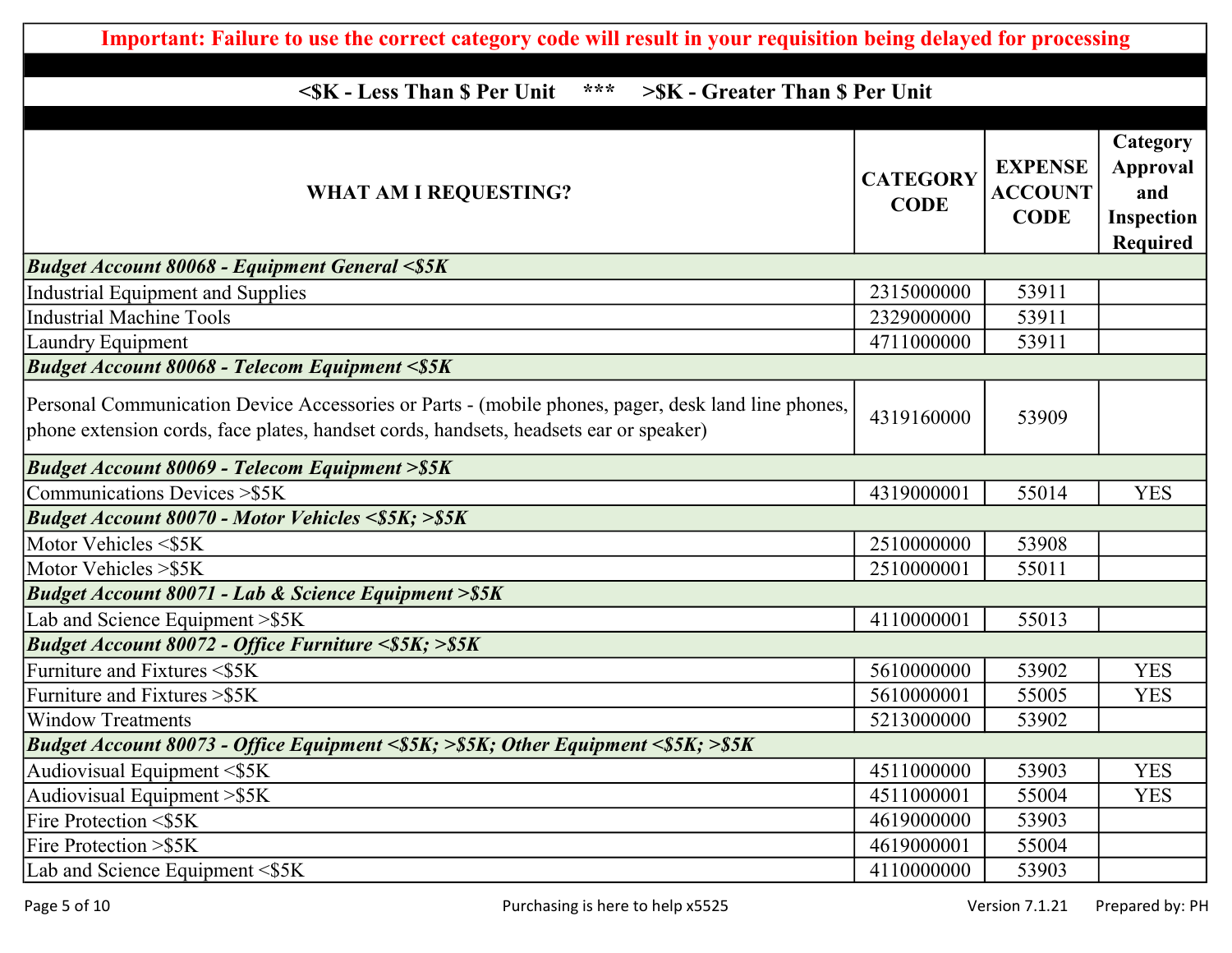| Important: Failure to use the correct category code will result in your requisition being delayed for processing            |                                |                                                 |                                                                            |
|-----------------------------------------------------------------------------------------------------------------------------|--------------------------------|-------------------------------------------------|----------------------------------------------------------------------------|
|                                                                                                                             |                                |                                                 |                                                                            |
| ***<br><sk \$="" -="" less="" per="" than="" unit<br="">&gt;SK - Greater Than \$ Per Unit</sk>                              |                                |                                                 |                                                                            |
| <b>WHAT AM I REQUESTING?</b>                                                                                                | <b>CATEGORY</b><br><b>CODE</b> | <b>EXPENSE</b><br><b>ACCOUNT</b><br><b>CODE</b> | Category<br><b>Approval</b><br>and<br><b>Inspection</b><br><b>Required</b> |
| Budget Account 80073 - Office Equipment <\$5K; >\$5K; Other Equipment <\$5K; >\$5K                                          |                                |                                                 |                                                                            |
| <b>Music Instruments and Parts</b>                                                                                          | 6013000000                     | 53903                                           |                                                                            |
| Network Communication Accessories <\$5K                                                                                     | 4322000000                     | 53903                                           | <b>YES</b>                                                                 |
| Network Communication Accessories > \$5K                                                                                    | 4322000001                     | 55004                                           | <b>YES</b>                                                                 |
| Office Machines <\$5K - (copiers, printers, shredders)                                                                      | 4410000000                     | 53903                                           |                                                                            |
| Office Machines > \$5K - (copiers, printers, shredders)                                                                     | 4410000001                     | 55004                                           |                                                                            |
| Photo, Film, Video Equipment                                                                                                | 4512000000                     | 53903                                           |                                                                            |
| Printing Equipment (3D Printer) *Requires EHS Review*                                                                       | 4510000000                     | 53903                                           | <b>YES</b>                                                                 |
| Smart Classroom > \$5K                                                                                                      | 4321020001                     | 55004                                           |                                                                            |
| <b>Budget Account 80074 - Security Equipment &lt;\$5K; &gt;\$5K</b>                                                         |                                |                                                 |                                                                            |
| Identification Documents (ID Cards and supplies)                                                                            | 5512180000                     | 53906                                           |                                                                            |
| Security Equipment <\$5K                                                                                                    | 4617000000                     | 53906                                           |                                                                            |
| Security Equipment > \$5K                                                                                                   | 4617000001                     | 55012                                           |                                                                            |
| <b>Budget Account 80075 - Computer Hardware &gt; \$5K</b>                                                                   |                                |                                                 |                                                                            |
| Computer Accessories > \$5K                                                                                                 | 4321160001                     | 55006                                           | <b>YES</b>                                                                 |
| Computer Equipment > \$5K                                                                                                   | 4321000001                     | 55006                                           | <b>YES</b>                                                                 |
| Multi-Function Printers > \$5K                                                                                              | 4321211001                     | 55006                                           | <b>YES</b>                                                                 |
| <b>Budget Account 80076 - Subscriptions / Periodicals</b>                                                                   |                                |                                                 |                                                                            |
| Electronic Publications - (electronic resources to allow CUNY access, e.g. Bloomberg, FactSet,<br>Reuters, WestLaw, etc., ) | 5511500000                     | 51402                                           |                                                                            |
| <b>Electronic Reference Material</b>                                                                                        | 5511000000                     | 51402                                           |                                                                            |
| Microfiche Services                                                                                                         | 8213150300                     | 51402                                           |                                                                            |
| Subscriptions - (Academic and Administrative)                                                                               | 5510151910                     | 51402                                           |                                                                            |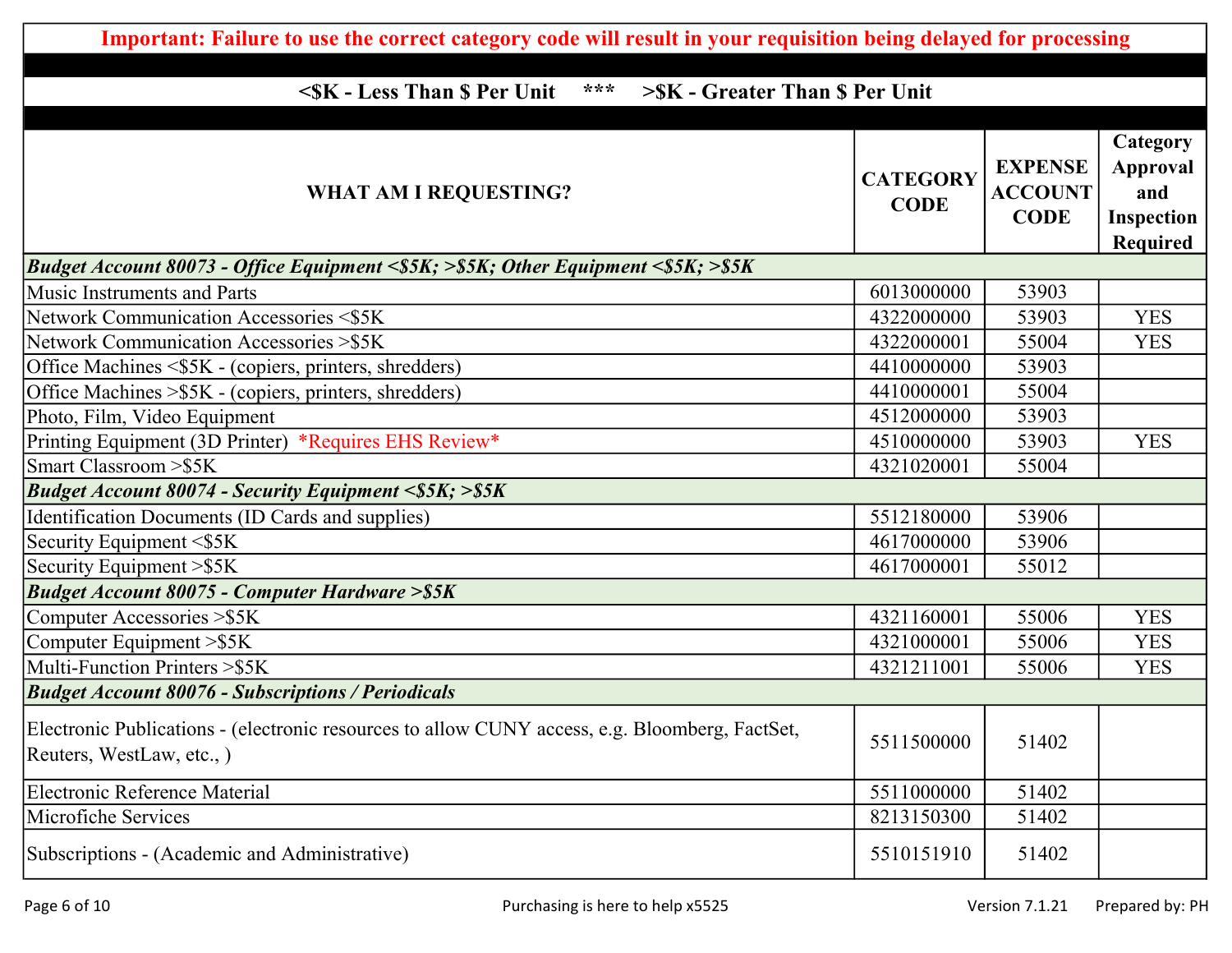| Important: Failure to use the correct category code will result in your requisition being delayed for processing                                                                                                 |                                |                                                 |                                                                            |
|------------------------------------------------------------------------------------------------------------------------------------------------------------------------------------------------------------------|--------------------------------|-------------------------------------------------|----------------------------------------------------------------------------|
|                                                                                                                                                                                                                  |                                |                                                 |                                                                            |
| <sk \$="" -="" less="" per="" than="" unit<br="">***<br/>&gt;\$K - Greater Than \$ Per Unit</sk>                                                                                                                 |                                |                                                 |                                                                            |
| <b>WHAT AM I REQUESTING?</b>                                                                                                                                                                                     | <b>CATEGORY</b><br><b>CODE</b> | <b>EXPENSE</b><br><b>ACCOUNT</b><br><b>CODE</b> | Category<br><b>Approval</b><br>and<br><b>Inspection</b><br><b>Required</b> |
| <b>Budget Account 80076 - Subscriptions / Periodicals</b>                                                                                                                                                        |                                |                                                 |                                                                            |
| Subscriptions/ Periodicals - Library (non-book materials such as newspapers, magazines,<br>professional journals / periodicals, and general interest periodicals purchased solely for CUNY<br>College Libraries) | 5510151900                     | 51402                                           |                                                                            |
| <b>Budget Account 80077 - Classroom Books</b>                                                                                                                                                                    |                                |                                                 |                                                                            |
| Books - (textbooks, reference books, directories, catalogs, books on tape or compact disc)                                                                                                                       | 5510150900                     | 51401                                           |                                                                            |
| Budget Account 80078 - Consulting; Armored Car Services; Construction & Architect Engineer Consulting; Exterminator Maintenance                                                                                  |                                |                                                 |                                                                            |
| <b>Architectural Engineering</b>                                                                                                                                                                                 | 8110150800                     | 52808                                           |                                                                            |
| <b>Armored Car Services</b>                                                                                                                                                                                      | 9212150100                     | 52804                                           |                                                                            |
| Environmental Management - (consulting services which are not described in other general ledger<br>account code categories)                                                                                      | 7710000000                     | 52810                                           |                                                                            |
| <b>Exterminator Maintenance</b>                                                                                                                                                                                  | 7210210300                     | 53102                                           |                                                                            |
| Live Performances/Honoraria - (payment to an individual for e.g., lectures, workshops, seminars,<br>speaking engagements) *Note: May Require an Independent Contractor Agreement*                                | 9013150000                     | 52701                                           |                                                                            |
| Pest Control Products *Requires EHS Review*                                                                                                                                                                      | 1019000000                     | 53102                                           |                                                                            |
| Pest Control Products - Green                                                                                                                                                                                    | 1019000090                     | 53102                                           |                                                                            |
| Professional Engineering Services                                                                                                                                                                                | 8110000000                     | 52808                                           |                                                                            |
| Landscaping Services                                                                                                                                                                                             | 7210290200                     | 53109                                           |                                                                            |
| <b>Budget Account 80078 - Credit Card Fees</b>                                                                                                                                                                   |                                |                                                 |                                                                            |
| <b>Credit Card Transaction Fees</b>                                                                                                                                                                              | 9315151100                     | 53001                                           |                                                                            |
| <b>Budget Account 80078 - Computer Software &lt;\$5K; &gt;\$5K</b>                                                                                                                                               |                                |                                                 |                                                                            |
| Software $<$ \$5 $K$                                                                                                                                                                                             | 4323000000                     | 53910                                           | <b>YES</b>                                                                 |
| Software $> $5K$                                                                                                                                                                                                 | 4323000001                     | 55007                                           | <b>YES</b>                                                                 |
| Software License & Support                                                                                                                                                                                       | 8111180500                     | 55007                                           | <b>YES</b>                                                                 |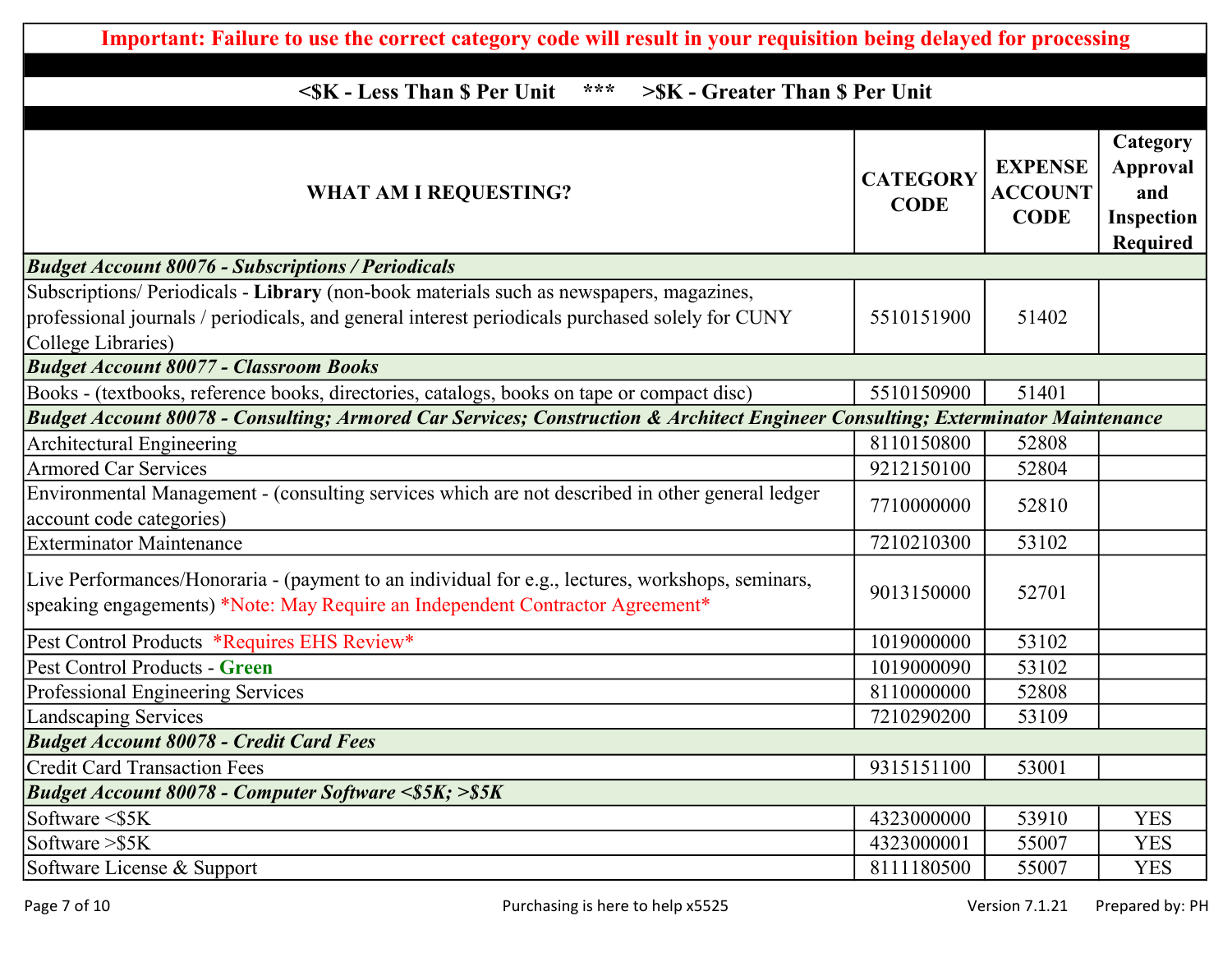| Important: Failure to use the correct category code will result in your requisition being delayed for processing                                                       |                                |                                                 |                                                                     |  |
|------------------------------------------------------------------------------------------------------------------------------------------------------------------------|--------------------------------|-------------------------------------------------|---------------------------------------------------------------------|--|
| ***<br><sk \$="" -="" less="" per="" than="" unit<br="">&gt;\$K - Greater Than \$ Per Unit</sk>                                                                        |                                |                                                 |                                                                     |  |
| <b>WHAT AM I REQUESTING?</b>                                                                                                                                           | <b>CATEGORY</b><br><b>CODE</b> | <b>EXPENSE</b><br><b>ACCOUNT</b><br><b>CODE</b> | Category<br><b>Approval</b><br>and<br><b>Inspection</b><br>Required |  |
| <b>Budget Account 80079 - Telephone &amp; Equipment Maintenance</b>                                                                                                    |                                |                                                 |                                                                     |  |
| Cellular Telephone Services                                                                                                                                            | 8311160300                     | 53201                                           |                                                                     |  |
| Local Telephone Service                                                                                                                                                | 8311150100                     | 53201                                           |                                                                     |  |
| <b>Telecom Equipment Maintenance</b>                                                                                                                                   | 7210330200                     | 53201                                           |                                                                     |  |
| <b>Budget Account 80080 - Professional Memberships</b>                                                                                                                 |                                |                                                 |                                                                     |  |
| Memberships - (e.g., National Association of College and University Business Officers -NACUBO,<br>and EAB (formerly the Education Advisory Board))                     | 9999000300                     | 52551                                           |                                                                     |  |
| Professional Standards Review Boards - Accreditation Fees (e.g. Mid-Atlantic Region Commission<br>on Higher Education: Middle States Commission on Higher Education)   | 9401161000                     | 52551                                           |                                                                     |  |
| <b>Budget Account 80082 - General Equipment Rental; Office Equipment Rental or Leasing Services</b>                                                                    |                                |                                                 |                                                                     |  |
| <b>Construction Machinery and Equipment Rental</b>                                                                                                                     | 7214170000                     | 53253                                           |                                                                     |  |
| Copier Rental or Leasing Services for Konica and Xerox Copiers (Does Not Include Outright<br>Purchases)                                                                | 8016180100                     | 53254                                           |                                                                     |  |
| <b>Budget Account 80084 - Building Rental</b>                                                                                                                          |                                |                                                 |                                                                     |  |
| Lease or Rental of Property or Building                                                                                                                                | 8013150000                     | 53251                                           |                                                                     |  |
| <b>Budget Account 80085 - Services, Advertising, Public Relations</b>                                                                                                  |                                |                                                 |                                                                     |  |
| Advertising                                                                                                                                                            | 8210000000                     | 52752                                           |                                                                     |  |
| Marketing & Distribution - (direct advertising and publicity in newspapers, radio, video, internet,<br>magazines, periodicals, outdoor advertising, and related items) | 8014000000                     | 52752                                           |                                                                     |  |
| <b>Budget Account 80088 - Travel</b>                                                                                                                                   |                                |                                                 |                                                                     |  |
| Conference Registration (ONLY)                                                                                                                                         | 9999000500                     | 52352                                           |                                                                     |  |
| <b>Budget Account 80091 - Student MetroCard</b>                                                                                                                        |                                |                                                 |                                                                     |  |
| Railway Transportation - MetroCards (MetroCards provided to students that sign a student success<br>agreement and adhere to certain guidelines)                        | 7811160010                     | 54205                                           |                                                                     |  |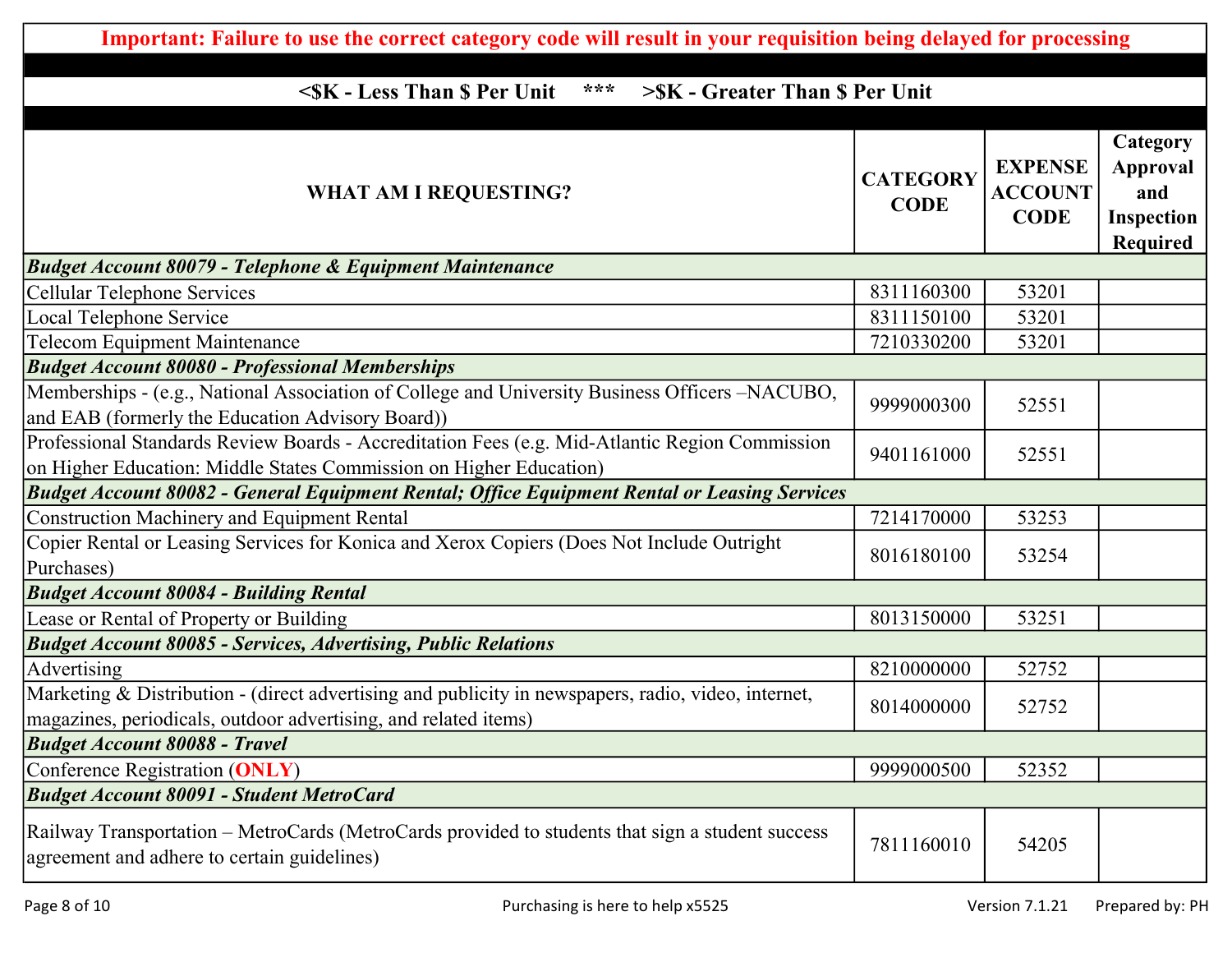| Important: Failure to use the correct category code will result in your requisition being delayed for processing                                                                                                                               |                                |                                                 |                                                              |
|------------------------------------------------------------------------------------------------------------------------------------------------------------------------------------------------------------------------------------------------|--------------------------------|-------------------------------------------------|--------------------------------------------------------------|
|                                                                                                                                                                                                                                                |                                |                                                 |                                                              |
| <sk \$="" -="" less="" per="" than="" unit<br="">***<br/>&gt;\$K - Greater Than \$ Per Unit</sk>                                                                                                                                               |                                |                                                 |                                                              |
| <b>WHAT AM I REQUESTING?</b>                                                                                                                                                                                                                   | <b>CATEGORY</b><br><b>CODE</b> | <b>EXPENSE</b><br><b>ACCOUNT</b><br><b>CODE</b> | Category<br><b>Approval</b><br>and<br>Inspection<br>Required |
| <b>Budget Account 80093 - Interpreter Services</b>                                                                                                                                                                                             |                                |                                                 |                                                              |
| Guides and Interpreters                                                                                                                                                                                                                        | 9012170000                     | 52818                                           |                                                              |
| <b>Budget Account 80096 - Facilities Maintenance/Repair; Building Maintenance; Security Systems</b>                                                                                                                                            |                                |                                                 |                                                              |
| Building Maintenance (FACILITIES USE ONLY)                                                                                                                                                                                                     | 7210150000                     | 53104                                           |                                                              |
| <b>Elevator Maintenance</b>                                                                                                                                                                                                                    | 7210150600                     | 53101                                           |                                                              |
| <b>Budget Account 80096 - Facilities Maintenance/Repair; Building Maintenance; Security Systems</b>                                                                                                                                            |                                |                                                 |                                                              |
| Facilities Maintenance/Repair                                                                                                                                                                                                                  | 7210290000                     | 53104                                           |                                                              |
| <b>Fire Protection Maintenance</b>                                                                                                                                                                                                             | 7210150900                     | 53103                                           |                                                              |
| Grounds Maintenance <\$25K                                                                                                                                                                                                                     | 7013000000                     | 54010                                           |                                                              |
| <b>HVAC</b> Maintenance                                                                                                                                                                                                                        | 7210151100                     | 53105                                           |                                                              |
| Security Surveillance and Detection Systems                                                                                                                                                                                                    | 4617000020                     | 53108                                           |                                                              |
| <b>Budget Account 80096 - Software Maintenance</b>                                                                                                                                                                                             |                                |                                                 |                                                              |
| Software Licenses <12 Months (maintenance service including software protection and support plans<br>that is for a time period of less than twelve months e.g., accounting software, financial analysis<br>software, and spreadsheet software) | 5111230300                     | 54005                                           |                                                              |
| <b>Budget Account 80097 - Maintenance Office Equipment</b>                                                                                                                                                                                     |                                |                                                 |                                                              |
| Office Equipment Maintenance (e.g. copier, scanners, printers)                                                                                                                                                                                 | 7215406600                     | 54001                                           |                                                              |
| <b>Budget Account 80098 - Maintenance Computer Equipment</b>                                                                                                                                                                                   |                                |                                                 |                                                              |
| Computer Equipment Maintenance                                                                                                                                                                                                                 | 8111230300                     | 54002                                           |                                                              |
| <b>Budget Account 80099 - Printing and Publishing Services</b>                                                                                                                                                                                 |                                |                                                 |                                                              |
| Printing Services - (digital printing, letterpress or screen printing, promotional or advertising printing,<br>stationery or business form printing (e.g. business cards), publication printing, engraved roll printing)                       | 7315000000                     | 51203                                           |                                                              |
| Printing Services - Green                                                                                                                                                                                                                      | 7315000090                     | 51203                                           |                                                              |